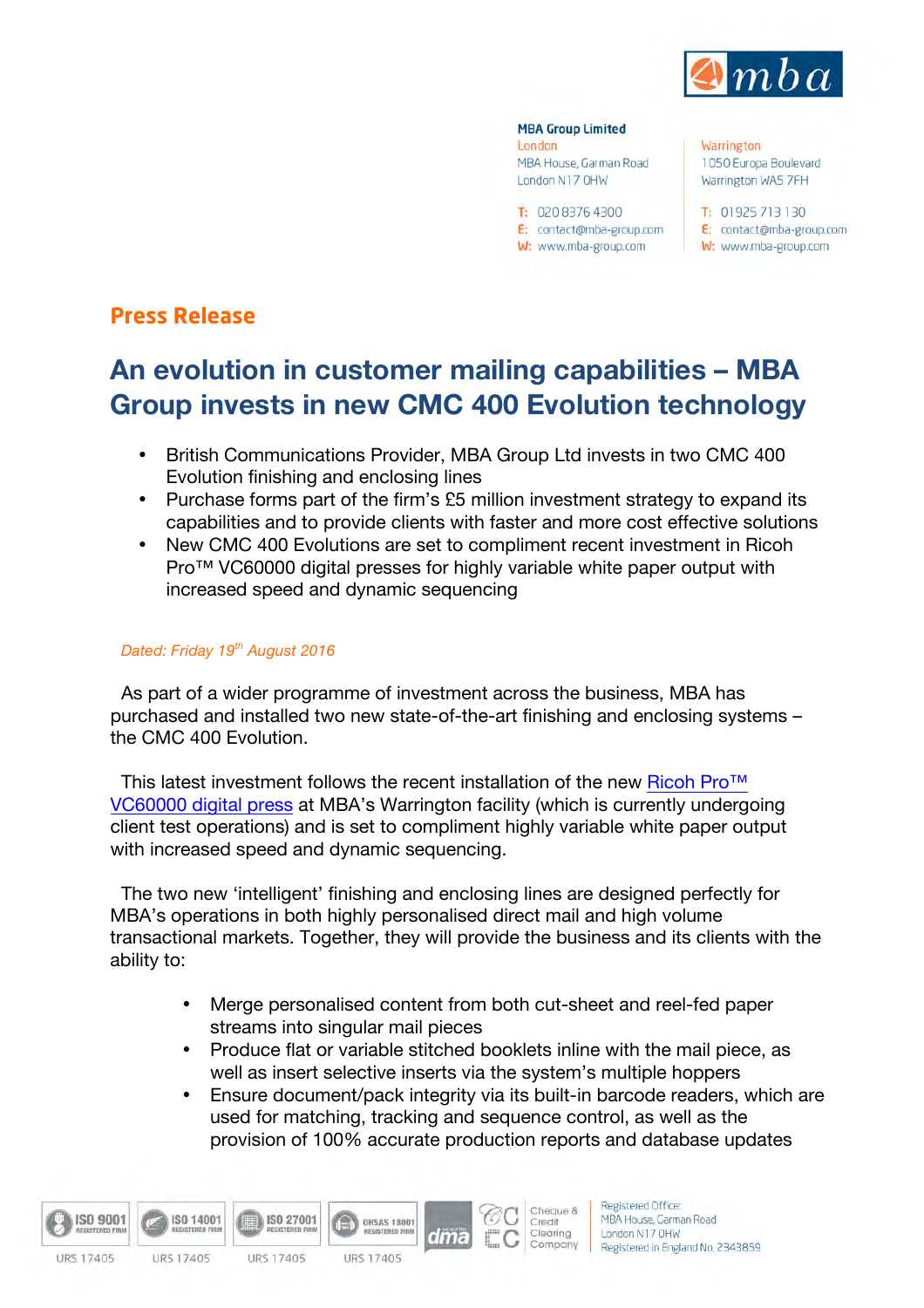

**MBA Group Limited** London MBA House, Garman Road London N17 OHW T: 020.8376.4300

E: contact@mba-group.com W: www.mba-group.com

**Warrington** 1050 Europa Boulevard Warrington WA5 7FH

T: 01925 713 130 E: contact@mba-group.com W: www.mba-group.com

• Enclose packs into a variety of C4, C5, C6 or DL envelopes

MBA's Chairman, Bachar Aintaoui said "The addition of the new CMC 400 Evolutions is not just an investment in MBA, but an investment in our clients future offline communications – offering them greater speed, flexibility and value for money. This investment is yet another development towards MBA's mirrored operations nationwide. Following many recent infrastructure developments at our Warrington facility, our London site will also see some big transformations very soon…"

MBA has set-up the new system for a 24/7 operation, which will provide maximum effectiveness towards its clients' HVTO (High Volume Transactional Output) and shorter run direct marketing campaigns.

The system's many capabilities with a broad range of input materials, inline production techniques, variable insertion and multiple output models makes it a great addition to the business and its handling of a wide variety of business/marketing applications via a single automated solution.

Francesco Ponti, CEO of CMC commented "MBA doesn't just represent an important sale in the UK for CMC – we feel that we have just entered into a bright new partnership. We are happy to support MBA in keeping pace with the new 4.0 Mailing Industry, where digital print, high personalisation and ability to offer a variety of finishing solutions are the drivers of the direct mail and transactional industries of the future. Our thirst for innovation and our engineering pedigree perfectly match MBA's requirements and embrace our vision of complete factory automation from print to finish, implementing integrated solutions into every production department"





Cheque &

Clearing

Company

Credit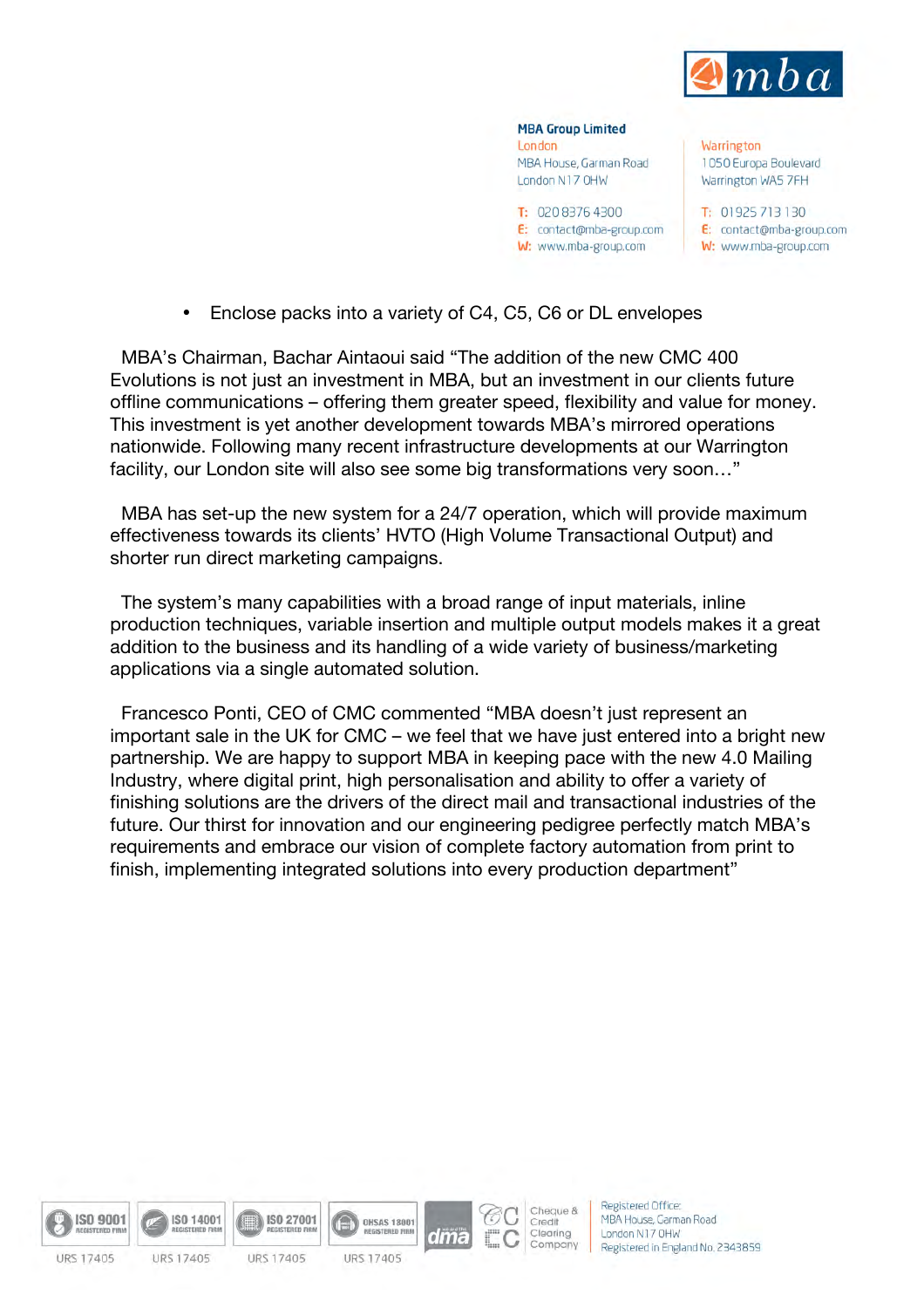

## **MBA Group Limited**

London MBA House, Garman Road London N17 OHW

 $T: 02083764300$ E: contact@mba-group.com W: www.mba-group.com

**Warrington** 1050 Europa Boulevard Warrington WA5 7FH

- $T: 01925713130$ E: contact@mba-group.com
- W: www.mba-group.com



*CMC 400 Evolution Features Summary:*

- **Duplex Printing Control** CMC special system to read the code on the front and back of the document to check printing consistency of the statement and detect any printing mismatch
- **Insert Feeder** featuring suction cups, double gripper and CMC rotary drum. Feeders can be paired such that if the primary feeder runs low on material, the second feeder can begin feeding the same material. Minimum thickness: sheet 70gsm; Maximum thickness: 8mm
- **Disk Attachment** used for bound paper or folded inserts where the orientation requires feeding from the open edge adjacent to the folded/bound edge
- **Bulk Loader** Roll-up unit can be moved to different feeders to greatly increase the productivity of the CMC 400 Evolution by automatically loading the hopper for continuous feeding
- **Envelope Autoloader** with a loading capacity of more than 1500 envelopes, the envelope autoloader reduces time and frequency for envelope re-loading and enables efficient operation of the machine
- **Ink-Jet Addressing** vacuum belt for ink-jet addressing. CMC control system guarantees consistency and matching with the mail content.

**-Ends-**

• **Reading Systems** – integrated reading capabilities to read and check the sequence of barcodes. It guarantees secure throughput and correct fulfillment. CMC PC ADD can manage any readable code.

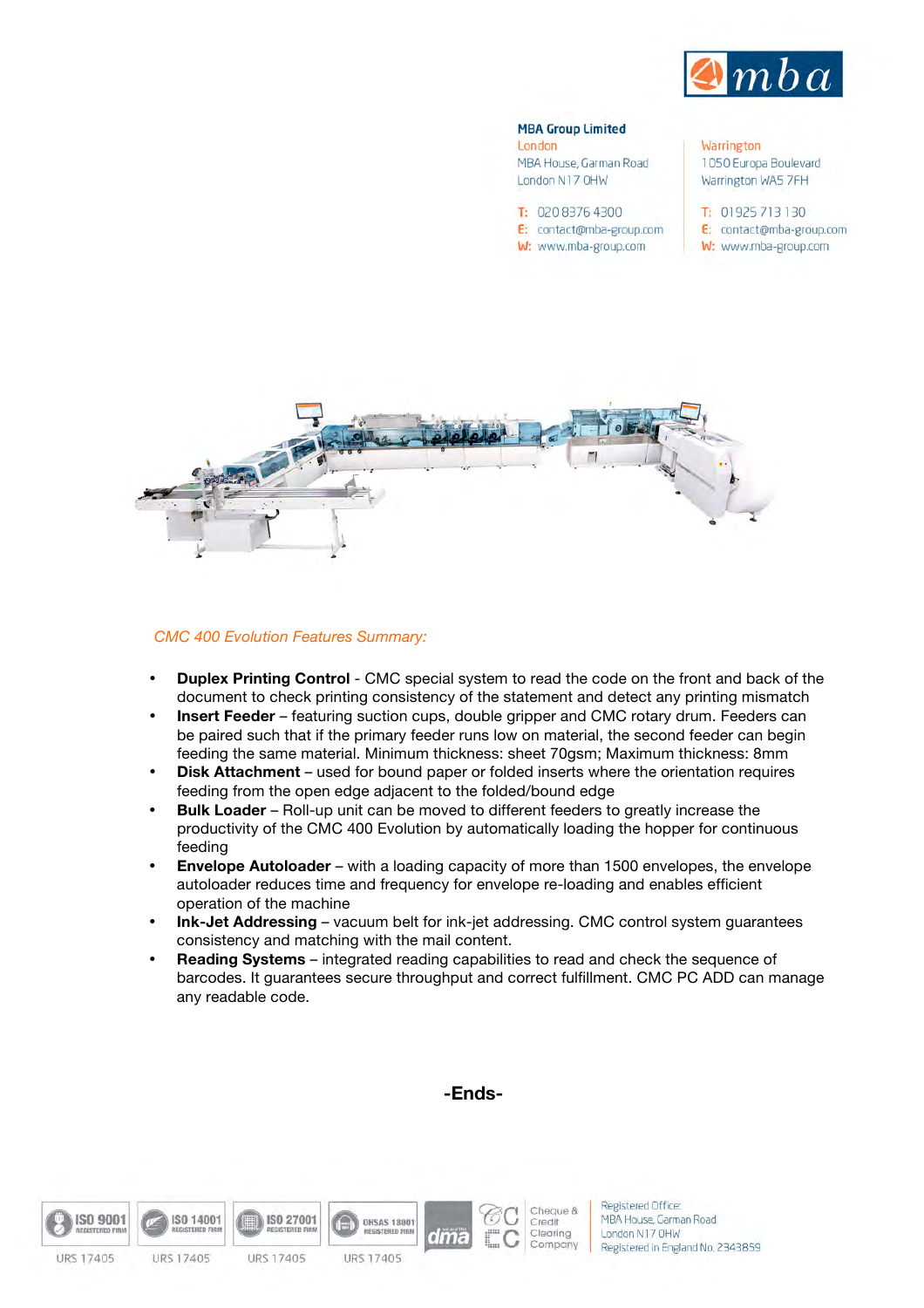

#### **MBA Group Limited**

London MBA House, Garman Road London N17 OHW

T: 02083764300 E: contact@mba-group.com W: www.mba-group.com

Warrington 1050 Europa Boulevard Warrington WA5 7FH

T: 01925 713 130 E: contact@mba-group.com W: www.mba-group.com



**| About MBA Group |**

MBA is a leading provider of marketing and communication services in the UK. With over 30 years' experience in the direct marketing and transactional communication industries, we take great pride in providing our clients with a variety of tailored solutions and cost-effective services that are proven to improve the quality of your customer communications, streamline processes, consolidate costs and ultimately, deliver a greater return on investment.

While the print and secure handling of our clients' direct and transactional mail remains at the heart of our organisation, we continue to invest in-line with our clients' needs, and developments in the marketplace, to provide multichannel communication solutions from a single source.

For further information, please contact:

Kevin Stewart Sales Director T: +44 (0) 20 8376 4300 DL: +44 (0) 20 8376 4471 E: [kstewart@mba-group.com](mailto:kstewart@mba-group.com)

Visit our website: [www.mba-group.com](http://www.mba-group.com) Read our media: [www.mba-group.com/media-centre](http://www.mba-group.com/media-centre) Follow us on Twitter: [www.twitter.com/MBA\\_Comms](http://www.twitter.com/MBA_Comms) Connect with us on LinkedIn: [www.linkedin.com/company/mba-group-ltd](http://www.linkedin.com/company/mba-group-ltd) Watch our videos on YouTube: [www.youtube.com/channel/UCAwqmYYp-oOS1uCxK1oLw1g](http://www.youtube.com/channel/UCAwqmYYp-oOS1uCxK1oLw1g)





ISO 14001



ISO 27001

URS 17405

**OHSAS 18001** 

dma

**REGISTERED FIR** 



Registered Office: MBA House, Garman Road London N17 OHW Registered in England No. 2343859